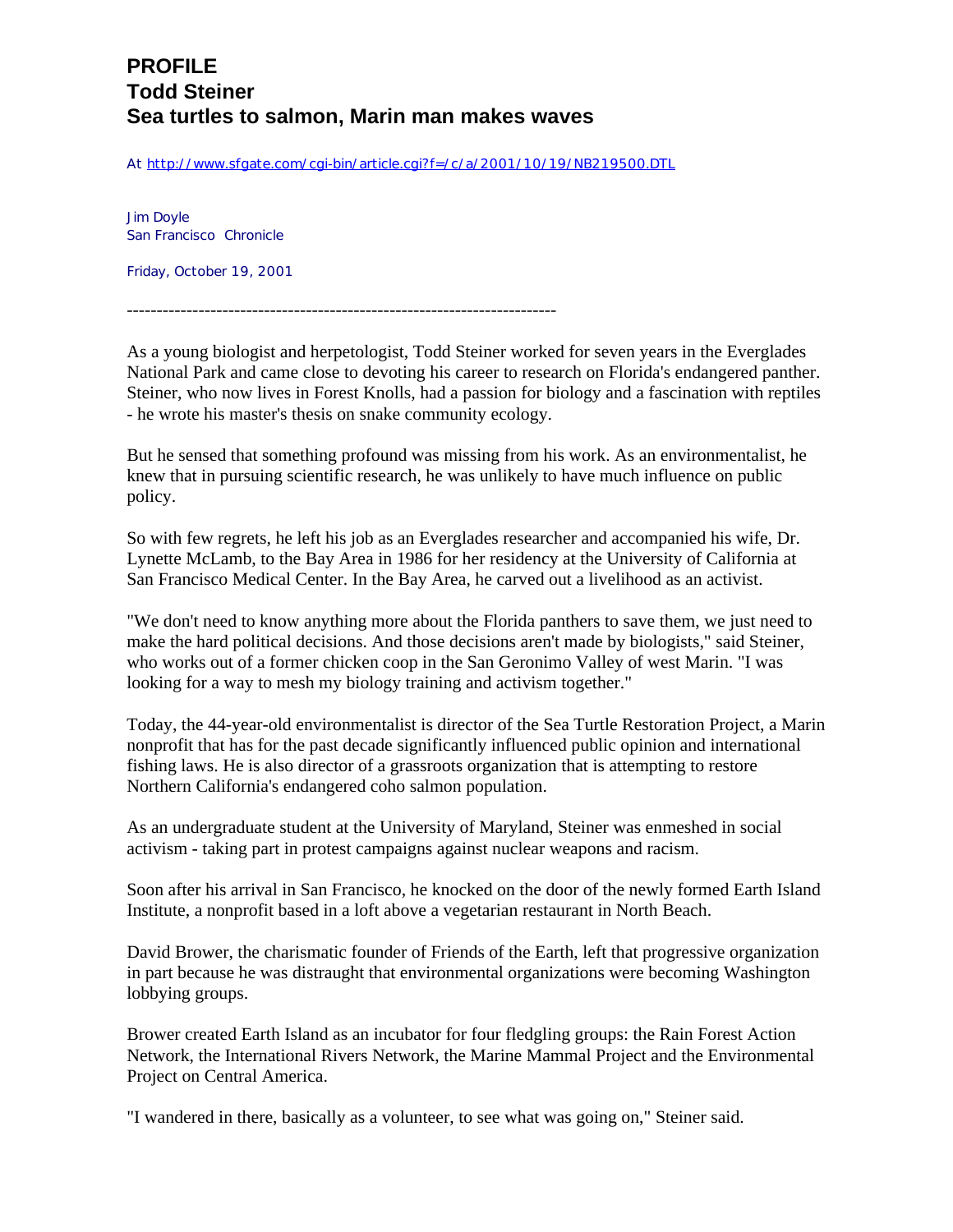David Brower, the charismatic founder of Friends of the Earth, left that progressive organization in part because he was distraught that environmental organizations were becoming Washington lobbying groups.

Brower created Earth Island as an incubator for four fledgling groups: the Rain Forest Action Network, the International Rivers Network, the Marine Mammal Project and the Environmental Project on Central America.

"I wandered in there, basically as a volunteer, to see what was going on," Steiner said.

-- -- --

In 1987, Steiner began volunteering at Earth Island.

"I saw it as a vehicle for doing the kind of environmental social work I wanted to do," Steiner said. "It was a way for me to tie my professional training and my activism into a goal that worked."

Earth Island hired him to run its highly successful U.S. consumer boycott of tuna caught without dolphin-safe methods. In 1989, he became Earth Island's campaign director for sea turtles. Six of the world's seven sea turtle species are endangered.

Steiner studied the sea turtles' nesting behavior: thousands of turtles converge for a few days on several beaches around the world. But he also heard reports that a slaughterhouse in Oaxaca, Mexico, was killing as many as 75,000 sea turtles a year - nearly four times the number authorized by Mexico officials.

The turtles were being killed for a small flap of skin near their shoulders and groin area to become leather in Japan.

Steiner sneaked into the slaughterhouse and took videos and photos. He and his wife (the couple have two children, Serenoa, 8, and Oscar, 13) co-authored an expose about the sea turtle industry that was published in The Chronicle.

Steiner scored his first big victory in 1990 when Mexico closed the slaughterhouse and ended the harvesting of any sea turtles. A year later, Japan agreed to stop importing sea turtle skins.

"The annual migrations of sea turtles can be several thousand miles. Protecting them in one spot and letting them be killed in another, doesn't save the animals," said Steiner, who next turned his attention to sea turtles drowning in shrimp nets.

Earth Island sued the U.S. government, challenging its poor implementation of a 1989 law that forbids the import of shrimp caught without devices that exclude sea turtles.

India, Pakistan, Malaysia and Thailand, who sell shrimp to the United States, challenged the law, and the World Trade Organization subsequently decreed that shipments can be blocked due to the fishing methods used, but the nations should not be penalized.

The case galvanized protesters at a WTO rally in December 1999 in Seattle, where Steiner and 200 other peaceful demonstrators dressed in sea turtle costumes.